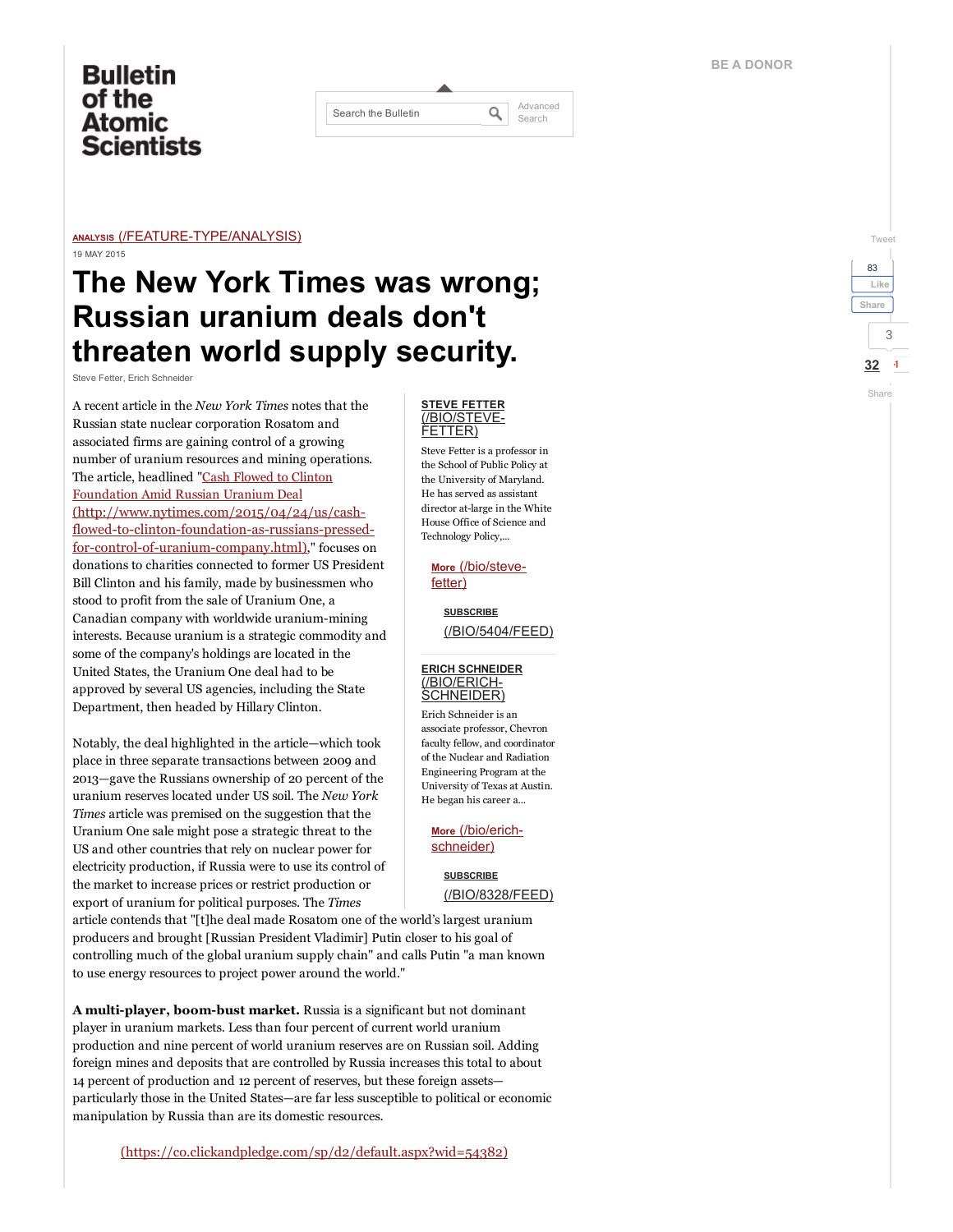THIS IS WHY YOUR SUPPORT **MATTERS-lucid assessments** from real experts.

**BE A DONOR** 

[\(https://co.clickandpledge.com/sp/d2/default.aspx?wid=54382\)](https://co.clickandpledge.com/sp/d2/default.aspx?wid=54382) [\(https://co.clickandpledge.com/sp/d2/default.aspx?wid=54382\)](https://co.clickandpledge.com/sp/d2/default.aspx?wid=54382)

Uranium is widely viewed as a strategic commodity, and actions to secure resources beyond state borders are far from unique to Russia. In the past decade, China has purchased stakes in uranium deposits (http://www.wise-uranium.org/uccnn.html) in Africa, Central Asia, and Australia representing some 500,000 metric tons [\(http://bos.sagepub.com/content/71/3/58.full.pdf+html\)](http://bos.sagepub.com/content/71/3/58.full.pdf+html) (or tonnes) of uranium in the ground. The French multinational AREVA has a long history of investing in uranium projects across the world, notably in subSaharan Africa. In fact, AREVA and the Chinese National Nuclear Corporation are negotiating a partnership at one planned mine, Imouraren (http://www.wise-

[uranium.org/upne.html#IMOURAREN\)](http://www.wise-uranium.org/upne.html#IMOURAREN) in Niger. Plans to begin producing from this 210,000-tonne deposit are on hold, however, due to excess supply and falling prices. To put these resources in perspective, total world uranium demand is currently about 60,000 tonnes per year.

In general, attempts to control access to strategic commodities are self-defeating because they raise prices, stimulating more efficient use in the short term and additional production in the longer term. This has been true even for commodities with no readily available substitutes. OPEC's attempts to control oil markets led to a tenfold increase in the real price of oil

[\(http://www.eia.gov/petroleum/data.cfm#prices\)](http://www.eia.gov/petroleum/data.cfm#prices) between 1970 and 1980, but the high price stimulated the development of oil resources in other countries, as well as technological innovations, such as the horizontal drilling and hydraulic fracturing techniques which have made the United States the world's largest oil producer. More recently, China's attempts to limit export of rare earth elements led to renewed production in the United States and Australia and increased production by other countries, resulting in price drops of 70 percent to 90 percent from peak values reached in 2010 and 2011. Domestic production, which was essentially zero as recently as 2011, supplied 41 percent of US demand in 2014

(http://minerals.usgs.gov/minerals/pubs/commodity/rare\_earths/mcs-2015raree.pdf).

The world uranium market has exhibited similar behavior. A commodity market for uranium began to emerge in the 1970s. Since then, the uranium industry has undergone two boom-bust cycles. Early expectations for the rapid growth of nuclear power drove the uranium spot price to an inflation-adjusted high of \$350 per kilogram of uranium in 1977 before gradually collapsing to less than a tenth of that value 15 years later. (All prices are adjusted to 2015 dollars, using the US Bureau of Labor Statistics Consumer Price Index.) A second boom, induced in part by exhaustion of stockpiles built up as long ago as the 1970s and expectations of a nuclear renaissance, saw uranium spot prices briefly touch nearly \$400 per kilogram in 2007. Prices quickly declined from this peak

(http://www.neimagazine.com/features/featurehistory-as-prelude-the-outlookfor-uranium/), reaching \$110 in 2009. The spot price as of the end of April 2015 was \$100. (US utilities satisfy 80 percent to 90 percent of their requirements through longterm contracts, which are substantially less volatile. The average price utilities paid for their uranium [\(http://www.eia.gov/uranium/marketing/pdf/2014umar.pdf\)](http://www.eia.gov/uranium/marketing/pdf/2014umar.pdf) during this period did not exceed \$150 per kilogram.)

This cyclical behavior is typical of commodity markets; in the case of uranium, there is no evidence of the sustained upward trend in prices that would be expected were the global resource becoming scarce or increasingly costly to prospect and extract.

US uranium production did not rise substantially in response to this price boom, but domestic production has long played a minor role in meeting US uranium demand. According to the Organization for Economic Cooperation and Development (OECD)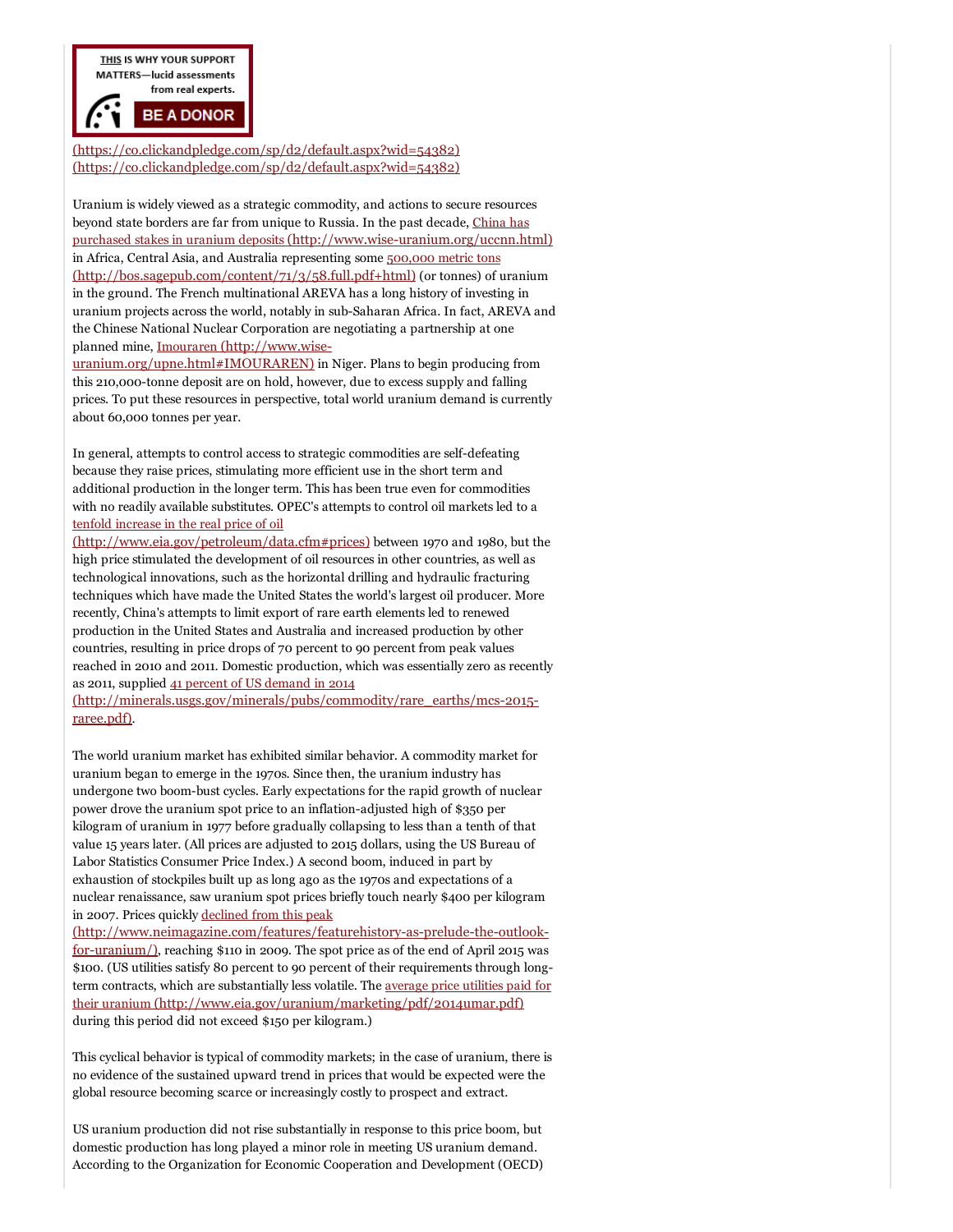and International Atomic Energy Agency (IAEA) uranium industry surveys—the socalled Redbooks—annual production in the US peaked in 1981 (https://www.oecd $nea.org/ndd/pubs/2014/7209-uranium-2014.pdf$  at 17,000 tonnes and has generally remained below 2,000 tonnes since 2000. This decline is not associated with the depletion of US uranium deposits. To the contrary, at 472,000 tonnes, US reasonably assured uranium resources--a standard measure for such deposits—are the second largest in the world. Only in Australia is more uranium—1,208,000 tonnes known to exist in this highest-confidence resource tier.

The US is not currently a major producer of uranium for two reasons. First, from the dawn of the nuclear era through the early 1980s, world uranium production consistently outstripped demand (http://www.world-nuclear.org/info/nuclearfuel-cycle/uranium-resources/uranium-markets/). In 1980, nearly 70,000 tonnes were being produced annually while annual civilian plus naval military demand was around 40,000 tonnes. As uranium demand leveled off in the late 1980s and early 1990s, uranium prices collapsed, followed shortly by a corresponding collapse in uranium production. By 1992, world annual production had dropped to less than half of its peak value. As noted above, the inflation-adjusted uranium spot price had also fallen from over \$350 per kilogram in the late 1970s to less than \$40 in 1992.

This price crash led to a sharp reduction in uranium mining in the United States because producing uranium from most US uranium deposits is a relatively costly proposition. Less than 10 percent of US reasonably assured uranium resources can be mined at a cost of less than \$80 per kilogram, compared to 70 percent for Canada and 54 percent for Kazakhstan, the world's two largest producers, according to the 2014 Redbook. As a result, only a few US uranium mines remained competitive at low prices. Although it did lead to substantial expenditures on exploration, the uranium price boom of the last decade was too short-lived to justify tapping costlier-to-mine US deposits and ushering in a new era of large-scale US production.

In the short to medium term, it is unlikely that US uranium production will expand substantially. Discoveries of high-grade deposits in other countries have more than kept pace with extraction. Since reliable record keeping began in 1965, identified uranium reserves have increased by over 4 million tonnes (https://www.oecdnea.org/ndd/pubs/2006/6096-40-years-uranium.pdf), even as more than 2 million tonnes of uranium were extracted. Identified reserves stand at 7.6 million tonnes as of 2014, according to the 2014 Redbook. These reserves would be enough to satisfy world demand for over 100 years at current rates of consumption.

Uranium is not likely to become scarce or controlled by one country. In spite of this evidence of past and present abundance, are there signs that uranium may become scarce? If uranium were becoming scarcer, it should be increasingly difficult and costly to find more of it. Likewise, deposits being mined should be of lower quality over time, as the most attractive resources are exhausted and not replaced with high-quality discoveries. Neither of these trends is observed.

The average cost of discovering a kilogram of identified reserves can be inferred from Redbook data on exploration expenditures, reserves, and production over time. Between 1972 and 2013, the average cost of discovering a kilogram of proven reserves was just \$6 per kilogram (in constant 2015 dollars). This cost has declined over time, from an average of about \$7 per kilogram from 1972 to 1992 to \$5 per kilogram from 1993 to 2013, according to the Redbook Retrospective and more recent Redbooks. The average uranium oxide content of ore being mined around the world has held nearly steady at 0.1 percent

[\(http://www.thesustainabilitysociety.org.nz/conference/2007/papers/MUDD-](http://www.thesustainabilitysociety.org.nz/conference/2007/papers/MUDD-Uranium-Mining.pdf)Uranium-Mining.pdf) since the 1950s. If new discoveries of attractive deposits were not keeping pace with extraction, the ore grade would be dropping over time.

Past experience does not guarantee future abundance, and existing identified reserves could be depleted in several decades if nuclear power were to expand dramatically around the globe. But the existing identified reserves do not constitute all the uranium that is available. In the 1970s, geologists Kenneth Deffeyes and Ian MacGregor published an estimate of the distribution of the roughly 80 trillion tonnes of uranium in the upper 25 kilometers of the Earth's crust. Their estimate, which is still widely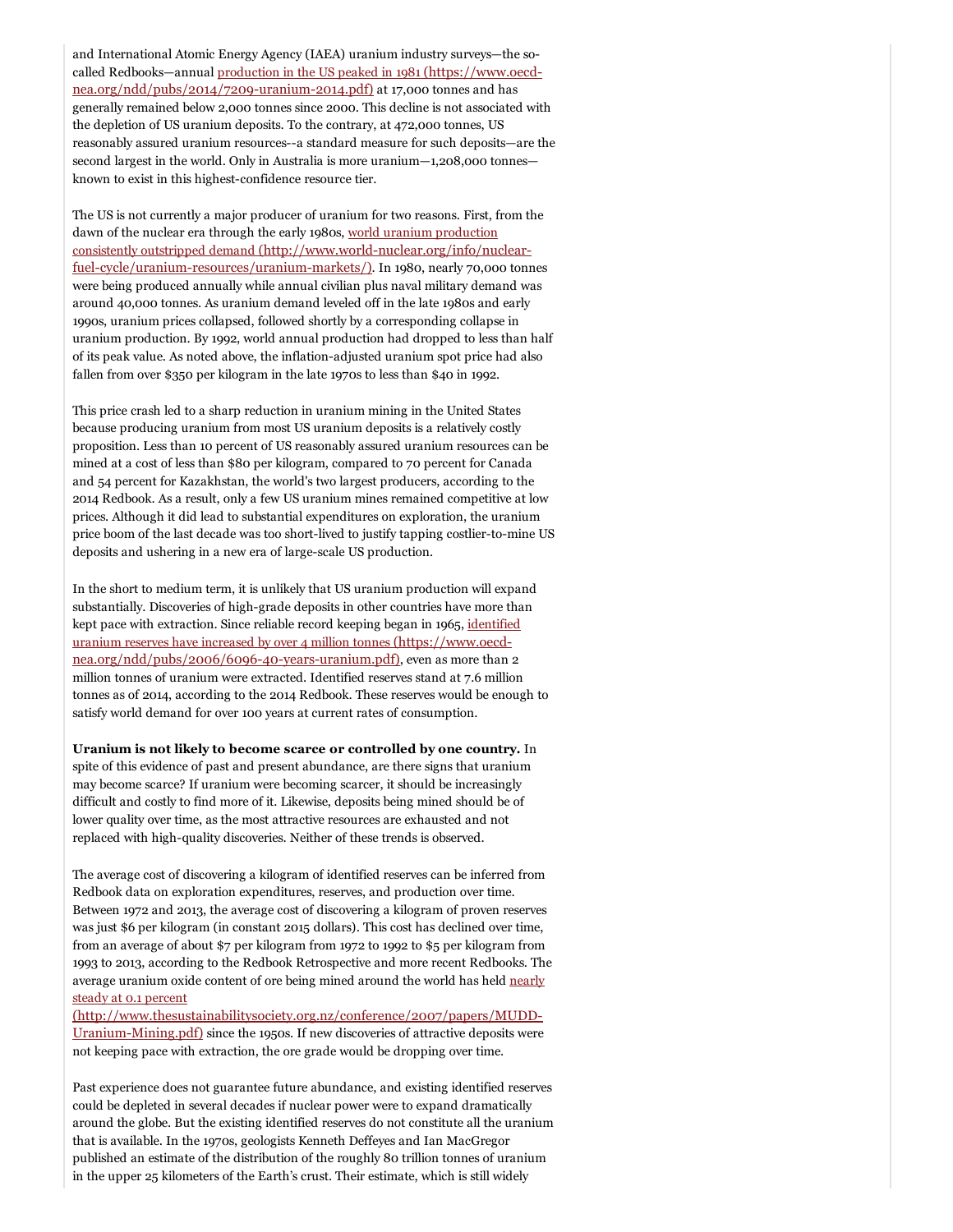cited, established a relationship between the concentration of the uranium in ore and the amount available at that concentration. Subsequent analyses refined and updated this work and show that if the average grade of uranium being mined fell by a factor of three—probably with a commensurate rise in production costs and prices—the resource base would expand

(http://utexas.influuent.utsystem.edu/en/publications/longterm-uraniumsupply-estimates( $0e913180-25cf-4449-ad95-e42fb9c4f445$ ).html) by a factor of 10 to 30. This would be achieved by tapping into deposits that are currently uneconomic and therefore poorly prospected, such as phosphates and shales.

Finally, research and development of technologies for recovering uranium from seawater continues in the United States, Japan, and China. The 4 billion tonnes of uranium in seawater constitute an essentially limitless resource, and one that would be available to most countries. Because the uranium is present at a very low concentration—about 3.3 parts per billion—innovative passive collection techniques using uranium-selective adsorbents are being developed. Recent estimates place the cost of recovering uranium from the oceans

(http://utexas.influuent.utsystem.edu/en/publications/review-of-costestimates-for-uranium-recovery-from-seawater(6ac42113-cb48-4db4-b54b-9e8f582a27b5).html) at several hundred to \$1,000 per kilogram of uranium. Costs would be expected to decline as the technologies advance.

For all of the aforementioned reasons, a future of sustained uranium scarcity is extremely unlikely. The impact of a moderate price rise, if temporary and due to an attempt to control the market, or even if sustained due to resource pressures, would be modest. Uranium represents a small fraction of the cost of nuclear-generated electricity—about \$4 per megawatt-hour at current uranium prices [\(http://www.eia.gov/uranium/marketing/html/table1.cfm\)](http://www.eia.gov/uranium/marketing/html/table1.cfm), with reasonable assumptions about average fuel enrichment, burn-up rates, and other variables associated with nuclear generation of electricity. Thus, a doubling of the price of uranium would in fact add less than \$4 per megawatt-hour to the cost of nuclear electricity as utilities would adopt efficiency measures discussed below. For comparison, the average retail price of electricity in the United States (and most countries with nuclear reactors) is more than \$100 per megawatt-hour. Therefore, even if a sustained, moderate increase in the price of uranium did occur, it would not significantly affect the economics of nuclear power relative to other technologies, and it would have little or no impact on the price of electricity paid by consumers.

An attempt to restrict production or export of uranium could lead to a price rise in the short run. But this would trigger increased production at existing mines as well as efficiency measures that could be put in place almost immediately. The most notable efficiency measure is to lower the "tails assay," that is, the amount of easily fissile uranium 235 in the depleted uranium that is rejected from an enrichment plant. Around the world, the average uranium 235 content of such depleted-uranium tails stood at around 0.33 percent in 2004. (The U-235 content of natural uranium, in weight percent, is 0.711 percent.) By 2011, in the immediate wake of the price boom, it had fallen to 0.22 percent. By letting less uranium 235 pass into the tails waste stream, utilities and uranium enrichers reduced their natural uranium requirements by 20 percent in a very short time.

In the longer term, an increase in the price of uranium would encourage exploration and development of new mines around the world, undercutting any attempt to control the market. Therefore, although expanded control by one country can lead to shortterm price spikes, such a spike in uranium prices would not present a danger to the economy as a whole, or even to utilities that are heavily dependent on nuclear power. Globally, uranium supply and reserves are adequate and will remain so. Market forces will act over the medium to long term to expand production, exploit existing reserves, discover new resources, and reduce prices. The Russian government will have little control over these dynamics.